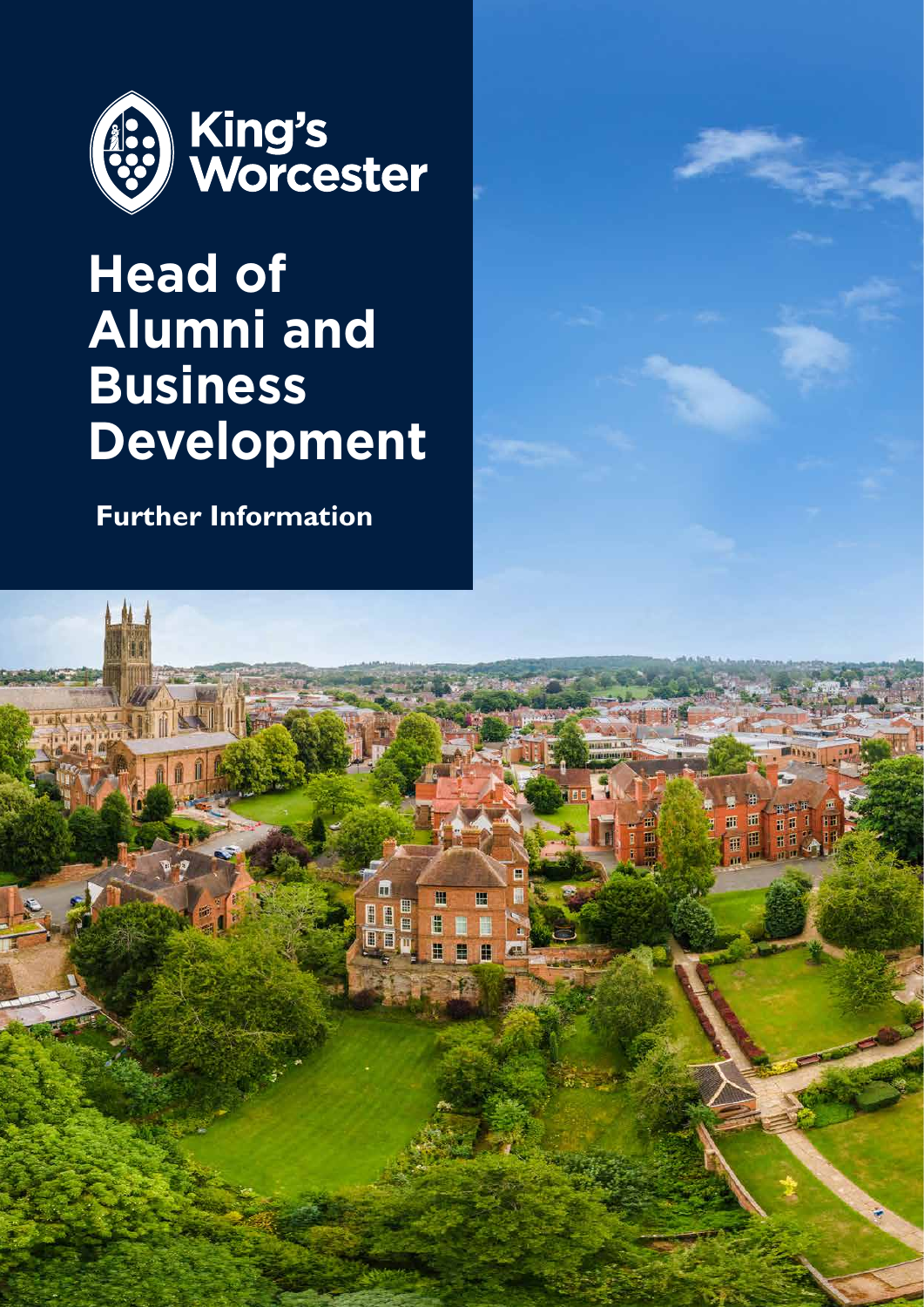## **Inspection Reports and Awards**

The King's Foundation was inspected in 2017 and achieved a rating of 'excellent' for academic achievement and personal development. The inspectors commented that the quality of pupils' personal development is excellent, adding that pupils are confident and self-assured members of the School community, extremely enthusiastic and purposeful learners, and take great pride in their Schools.

The Schools provide extensive choice of cocurricular activities and the success of pupils in these reflects not only their impressive range of talents but also their commitment to making the most of the opportunities in and beyond the classroom. They do not give up easily and understand that hard work and dedication to the challenges are key factors in promoting their personal development.

The Schools hold a number of recognitions. Recently the Senior School was the only school in Worcester to be named in the Top 10 West Midlands Independent Secondary Schools by The Sunday Times Parent Power Guide. In 2019 the School was also awarded The Trinity College Champion Centre status, one of the few schools in the UK awarded this title for their effective and innovative Arts Award programme.

**"Pupils achieve highly in both academic and extra-curricular areas and especially so in art, drama, music and sport."**

**ISI Report**

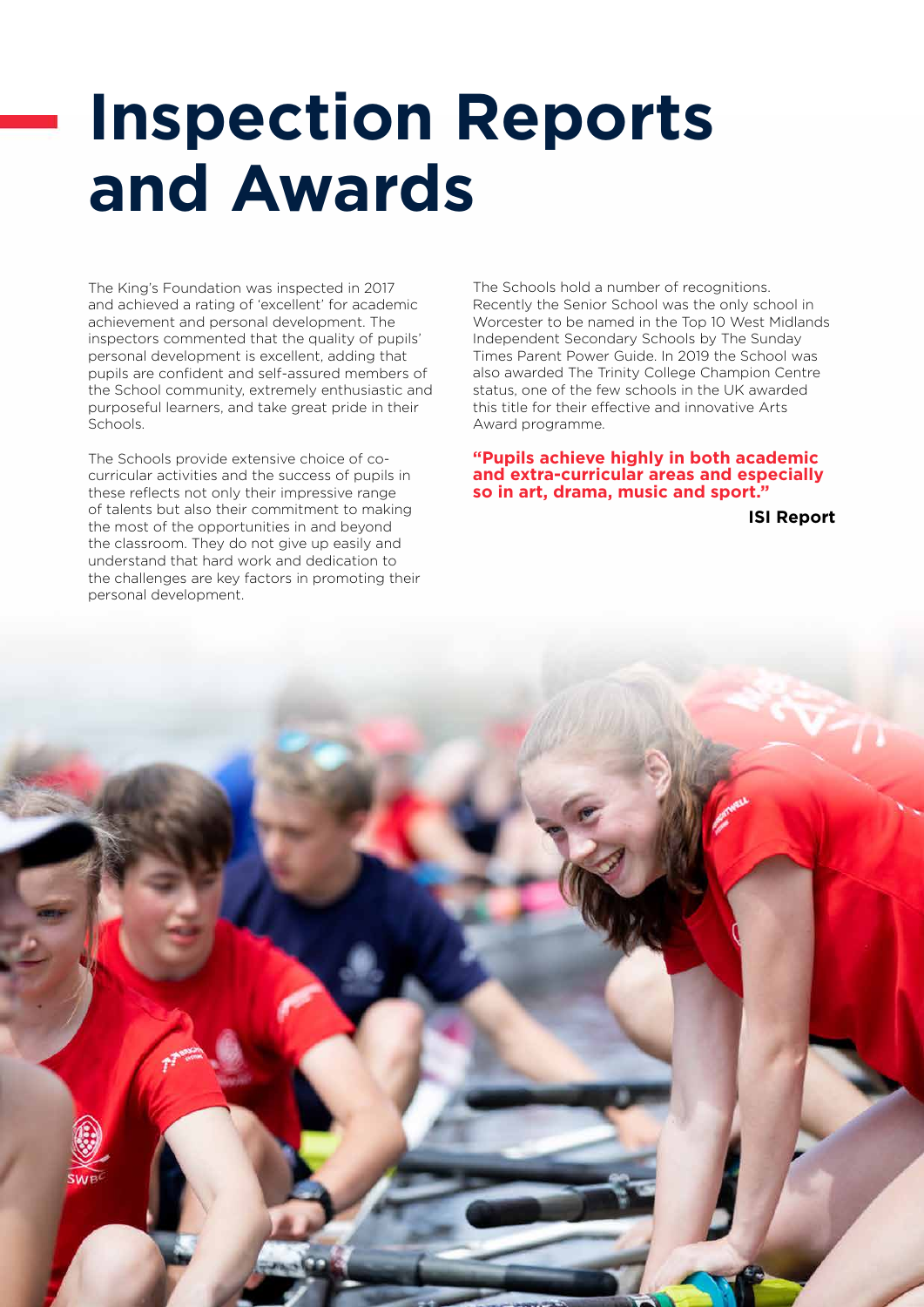### **Location**

Worcester is an historic, attractive, wellresourced and safe cathedral city with good rail communications into Birmingham and London and easy access to the beautiful countryside of the Malvern Hills. The main School site is right beside the majestic Cathedral and just a few paces from all the shops and restaurants. It runs alongside the River Severn, on the other side of which are the School's playing fields of over 50 acres.

Most children attending the School live in or near to Worcester itself but some travel from further afield by bus or train, including as far as South Birmingham, Warwickshire, South East Shropshire, Tewkesbury, Hereford and Leominster.

Home to about 100,000 inhabitants, Worcester is famous for its Three Choirs Festival, the oldest music festival in Europe, and for having one of the youngest universities in the UK, widely respected for its vocational courses. Worcester is a most desirable place in which to live.

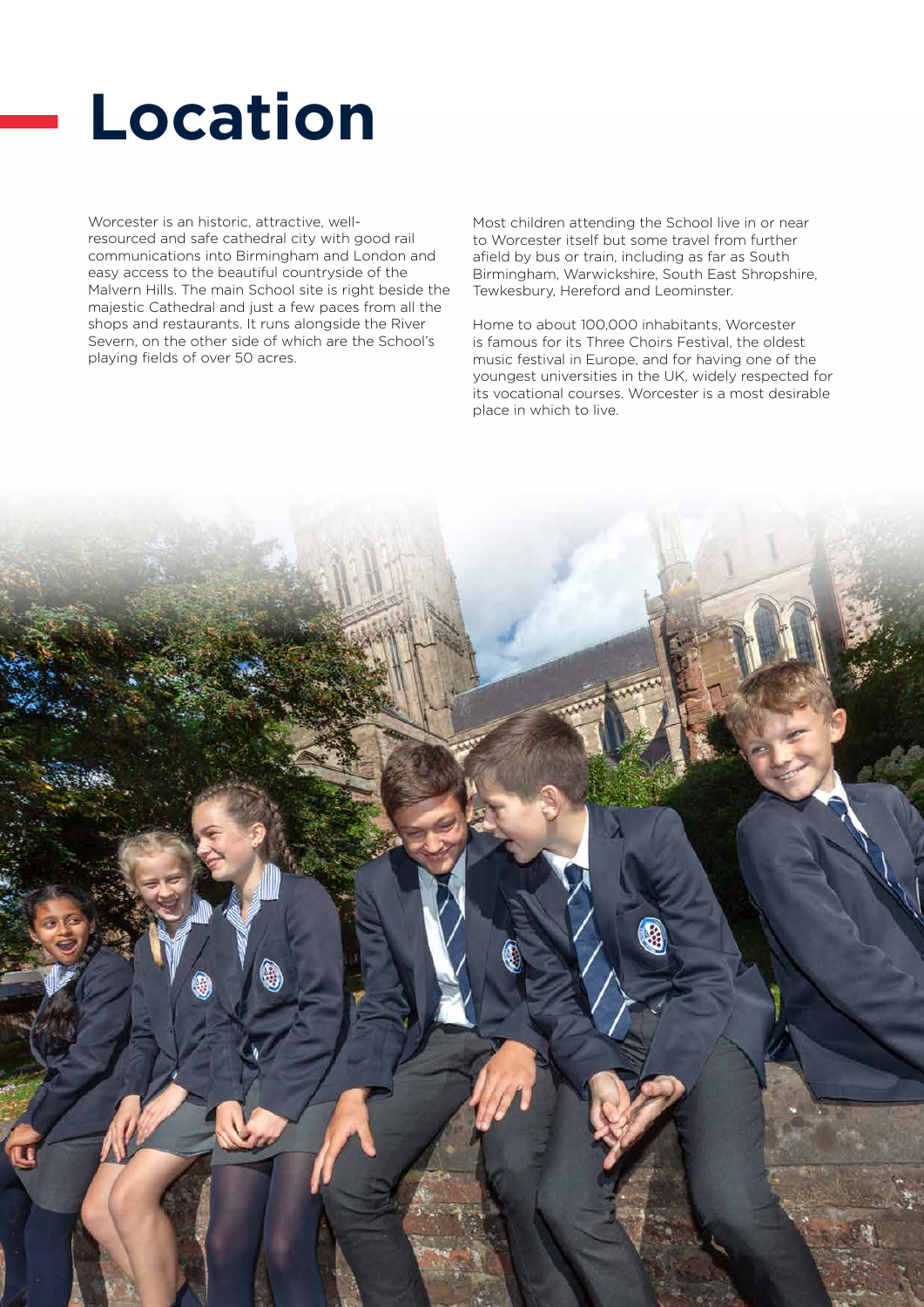# **History and Campus**

There has been a school, or schools, on or near the current Senior School site since the 7th Century. The modern King's is in linear descent from the monastic School which was an integral part of the Benedictine Cathedral monastery until the Dissolution in 1540. Links with the Cathedral have always been strong and remain so today. Originally a boarding and day school for boys only, the Sixth Form has been co-educational for almost 50 years and the School became fully co-educational in 1991. Boarding finished in 1999. The King's St Alban's site was acquired in 1953 and King's Hawford was purchased in 1996.

The Senior School is made up of a variety of buildings displaying the very best of ancient and modern architecture. The Classics Department is housed in the medieval Edgar Tower whilst the striking design of the Michael Baker boathouse won the Royal Institute of British Architects West Midlands Award in 2013. Named after former Headmaster, Tim Keyes, The Keyes Building, which opened in June 2015, incorporates a sports hall and fitness centre, a three-storey indoor climbing wall, dance and drama studios, Sixth Form Centre and extensive teaching facilities.

### **Prep Schools**

King's Hawford and King's St Alban's are very important parts of the King's Foundation and provide the vast majority of pupils at Year 7.

### **King's Hawford**

King's Hawford, which has a sizeable nursery, was judged 'outstanding' in all categories in its last full

EYFS inspection. Housed in an elegant Georgian building, the school has impressive facilities, including a sports hall (The Barn), music school, dance studio, outdoor learning facilities, doubledecker library bus, heated indoor swimming pool and well-equipped specialist teaching facilities for Science, IT and Art. It is set in 23 acres of park land, which run alongside the Droitwich canal and provide excellent space for outdoor learning with two Forest School areas.

#### **"King's Hawford is a school where children climb trees and get muddy." The Good Schools Guide**

### **King's St Alban's**

King's St Alban's is set in an idyllic location on the banks of the River Severn in the heart of Worcester, adjacent to King's Senior School and Worcester Cathedral. The bright, welcoming Pre-Prep classrooms complement the Prep School which, though steeped in history, combines up-to-date facilities and technology.

Due to its proximity to the Senior School, King's St Alban's shares the excellent sport, drama and dance facilities based there. Within the Prep School site there is also a 25m indoor heated swimming pool, outdoor play and forest school area, adventure playground and fully equipped science lab and art studio. Some of the original buildings date back to the 1750s and the delightful Chapel has provided a place of worship since 1850.

**"Every bit of space is imaginatively used to provide outdoor play and activity spaces".**

**The Good Schools Guide**

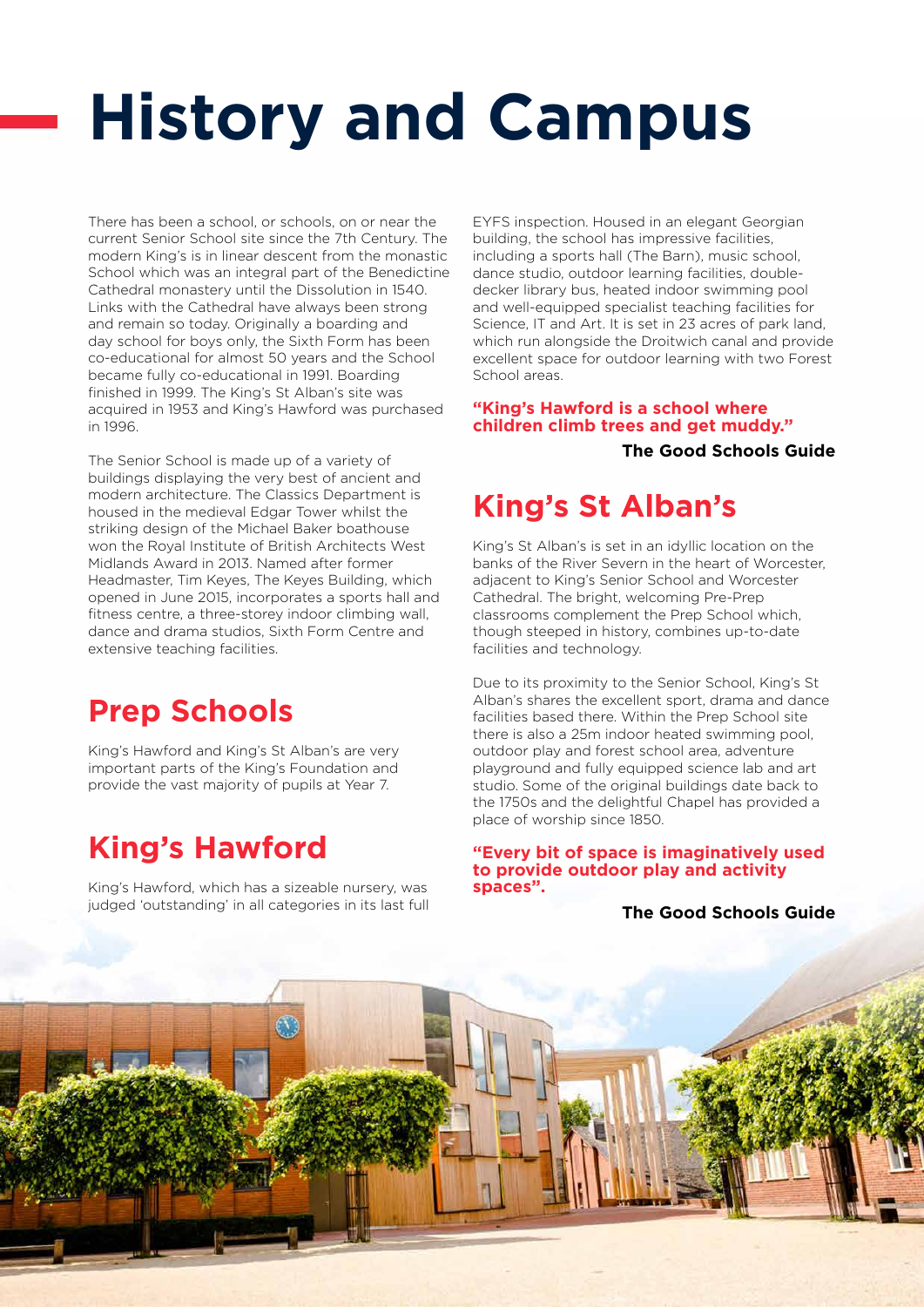# **Cathedral Links**

The School dates its modern origins back to 1541, when Henry VIII established a new Foundation for the Cathedral, to provide education to "Forty boys, poor and destitute of the help of friends, of native genius…and apt to learn." The Foundation comprised a Dean and Chapter and it re-founded the old school as an integral part of what was known as 'the College'. The monks' refectory has been used by the School ever since and is now known as 'College Hall'. The Undercroft of College Hall has been converted into the Cathedral's learning centre, with the added benefit of a lift into College Hall to broaden access.

Links with the Cathedral remain strong to this day. The most obvious example is the education of choristers, but there are many other examples of collaboration and mutual dependency. For example, the Bishop appoints one, and the Chapter appoints seven Governors of the school, and the Dean is

Governor ex officio. The Senior Leadership Team, the Chaplain of the School and the King's and Queen's Scholars are members of the Cathedral and attend a special service of Evensong three times a year. The School uses the Cathedral for a variety of events. There are a number of cathedral services for the whole School each term and the Cathedral is used for assemblies every Monday and Friday, and for School Eucharist every Wednesday. It is also the venue for large-scale events, such as the annual Carol Service and King's Day, when the school assembles in the Cathedral on the last day of the school year. This is a celebration of the School year and an opportunity to wish the leavers well and is an emotional highlight of the year.

The Chapter is also the landlord of College Hall and the School buildings which are part of College Green, although the School has security of tenure.

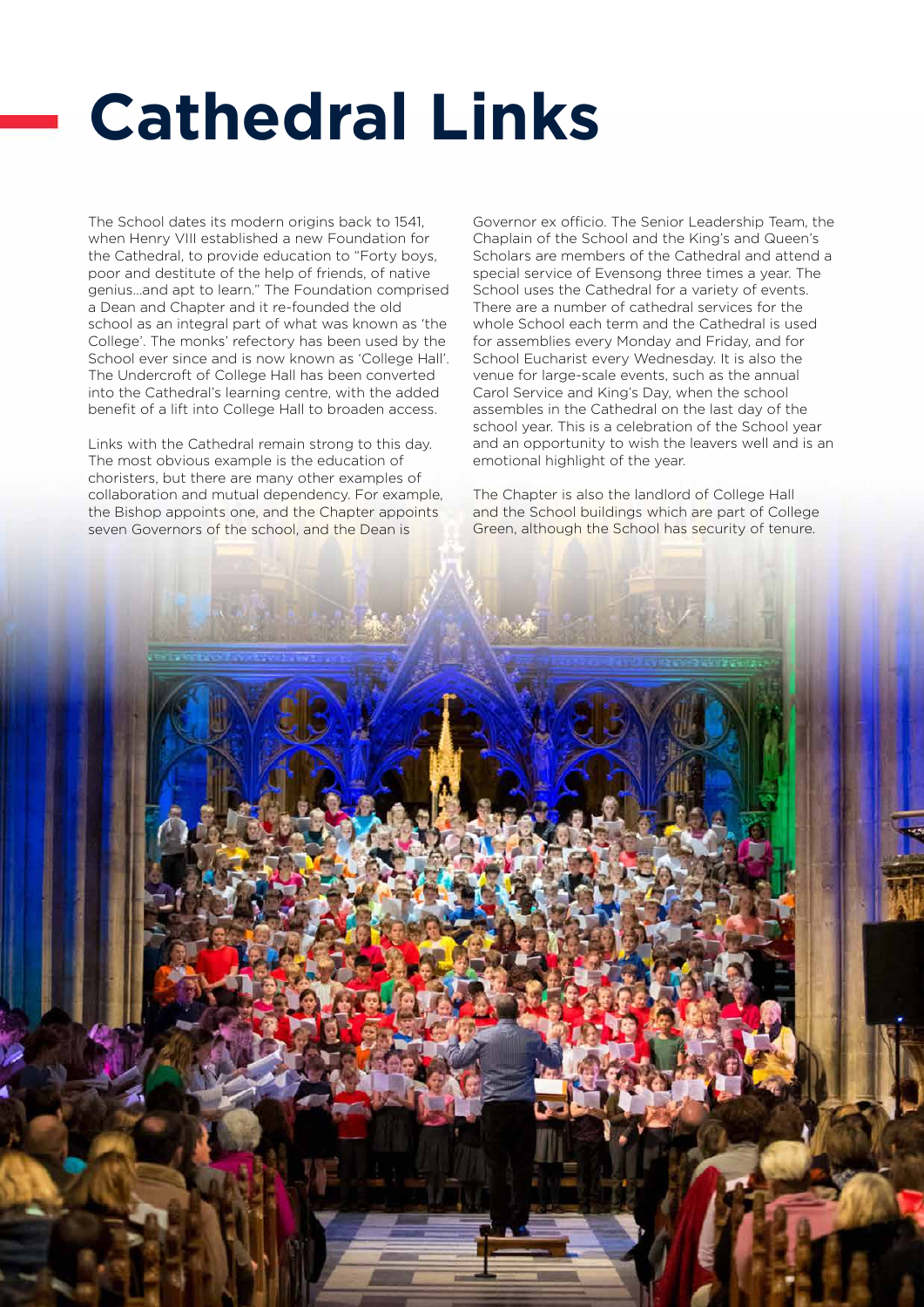# **Life at King's Senior**

### **Academic Life**

The Foundation seeks to create an environment that fosters an intellectual curiosity that will lead to a lifetime love of learning for every child in the three Schools. The Schools nurture a desire to learn, enabling pupils to achieve remarkable academic success, and this is evident in their outstanding public examination results placing, King's as one of the leading independent schools in the region.

The vast majority of leavers go on to Higher Education, including a large proportion to Russell Group universities. Over the past four years, 30 pupils have received offers to study at Oxford and Cambridge and every year a significant number receive offers to study Medicine, Dentistry or Veterinary Science.

#### **Pastoral Care**

Excellent pastoral care is integral to life at all three Schools in the King's Foundation. The quality of relationships and the focus on every pupil as an individual are key to the warm and supportive atmosphere. This caring approach extends throughout the Foundation and into its engagement with the wider community. The ISI inspectors selected empathy as a quality particularly displayed by King's pupils.

**"Children have a real sense of belonging and develop positive self-esteem because staff are kind, reassuring and interested in them. Their efforts and achievements are acknowledged and praised by adults with many opportunities for children to share in each other's successes."** 

#### **The Good Schools Guide**

#### **Co-curricular**

At the heart of the King's approach is the desire to instil confidence in children and young people by encouraging them to explore their talents and to take seriously their responsibility to the school community and the wider world. Through a range of exciting and varied opportunities, pupils develop skills and qualities from leadership and empathy to insight and tenacity. The curriculum encourages lifelong interests and healthy creative and fulfilling habits of body and mind. There are some 100 clubs and activities on offer. Pupils at King's are able to learn new skills, embrace fresh challenges and realise their ambitions.

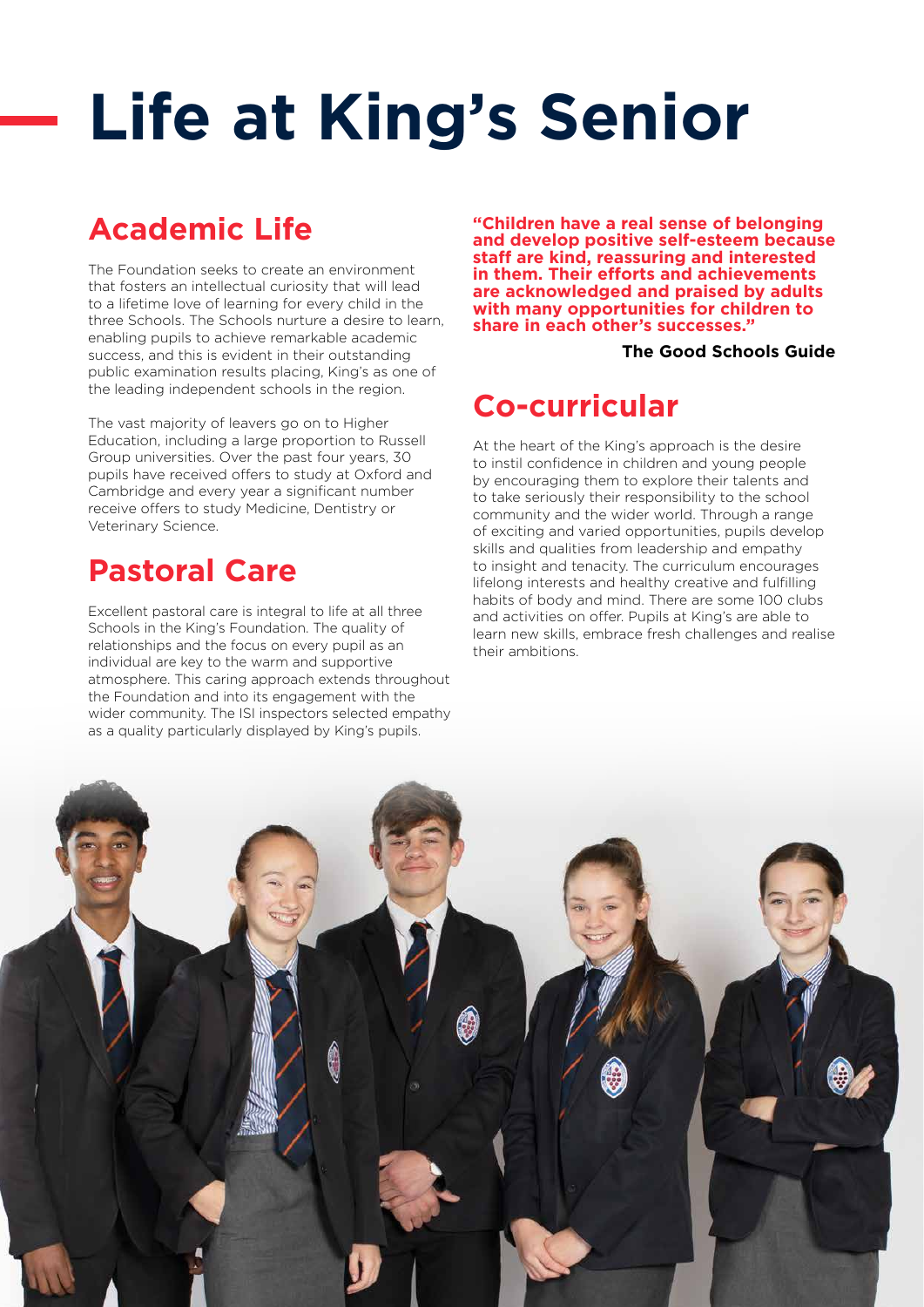## **Leadership & Governance**

There is one Board of 18 Governors for all three schools in the Foundation, chaired by Mrs Pat Preston. In addition to the three main committees, Finance & General Purposes, Education and Compliance, the Governors occasionally set up sub-committees to work on specific projects, such as the Appointment Committee for the selection of the Head and Directors of Finance and Director of Operations.

There is also a number of management committees such as the Marketing Committee, Common Room

Committee and the Health and Safety Committee, which meet regularly to consider Policy trends and external forces which might affect the School in the future.

The Headmaster of King's Worcester, Gareth Doodes, is CEO of the Foundation and reports to the Governors. He line manages the Senior School Senior Leadership Team (SLT) as well as the Heads of King's Hawford and King's St. Alban's.

In total, King's Worcester and its Prep Schools employ over 360 people including 145 teachers.